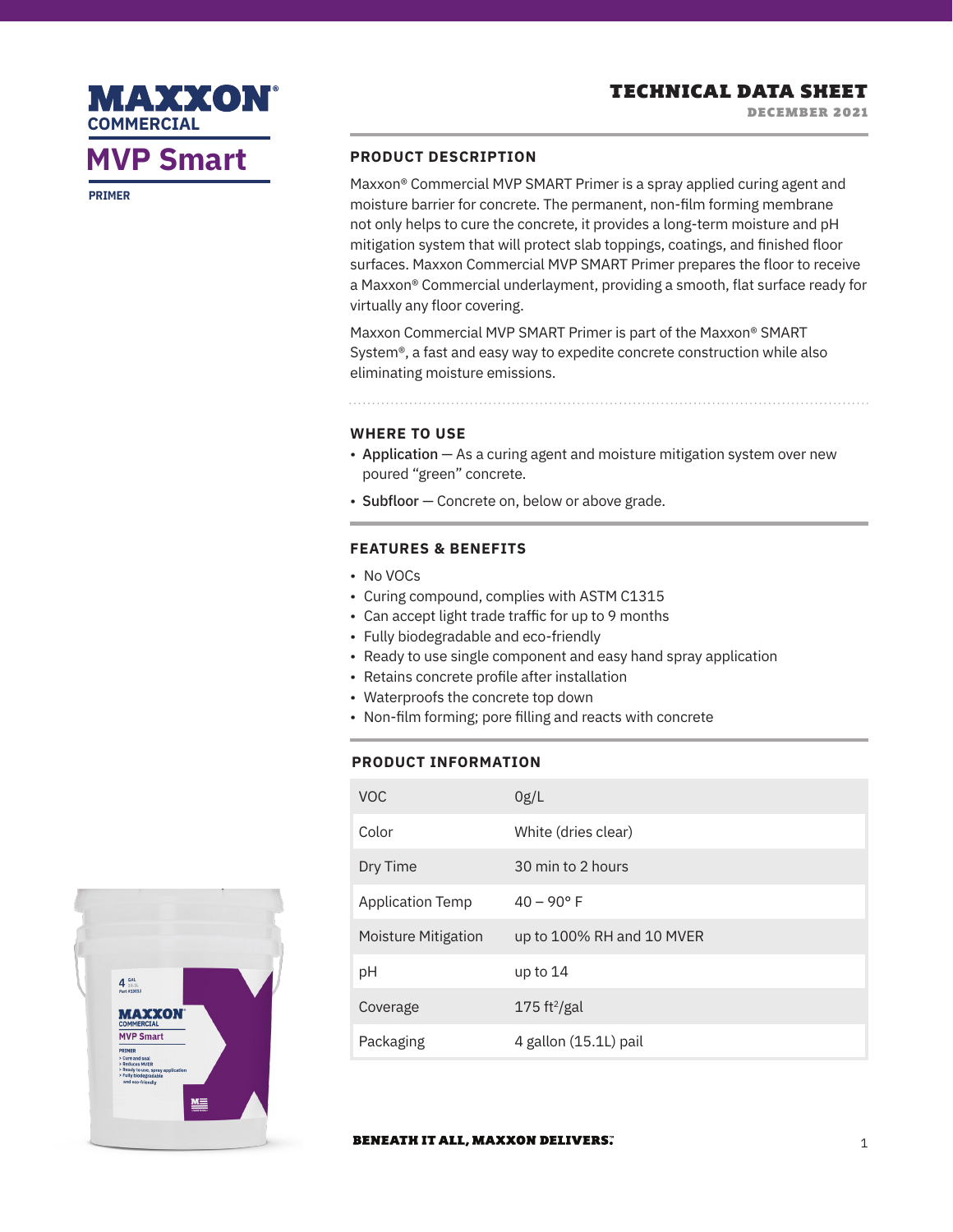

# **MVP Smart**

**PRIMER**

## **INSTALLATION**

#### *Surface Preparation*

Maxxon Commercial MVP SMART Primer is designed to go direct to new or "green" concrete. Maxxon Commercial MVP SMART Primer should be applied to a broom or bull/darby float porous finish. It can be applied in as little as 12 hours after the concrete is installed, following initial set.

All substrates must be clean, sound, and have minimum 250 psi tensile bond strength when tested per ASTM D4541. Be sure concrete is free from oil, grease, paint, or any contaminants that would act to prohibit absorption. Do not apply to concrete that has hardeners, curing agents, or densifiers.

Concrete must be porous, according to ASTM F3191 – Standard Practice for Field Determination of Substrate Water Absorption (Porosity) for Substrates to Receive Resilient Flooring.

Saw cuts must be performed prior to application of Maxxon Commercial MVP SMART Primer. Control joints must be filled with an appropriate fill compound prior to application of Maxxon Commercial MVP SMART Primer. Contact Maxxon Corporation for details.

# *Application*

Do not dilute Maxxon Commercial MVP SMART Primer. Apply with a low to medium pressure sprayer with a 0.24"- 0.31" fan tip spray nozzle. Ensure that the nozzle is clean so that the spray pattern is not interrupted. Work from side to side in a 50% overlapping pattern to ensure complete surface coverage. Surfaces should be well saturated, in accordance with the specified application rate of 175 sf/gallon. Scrub with a light bristle brush to assist in product penetration. Do not allow Maxxon Commercial MVP SMART Primer to pool on the surface. If pooling occurs and is allowed to dry, grind the product from pooled areas and reapply.

When MVER is up to 19 lbs, apply one coat of Maxxon<sup>®</sup> Commercial Isolate over the Maxxon Commercial MVP SMART Primer. The Maxxon Commercial Isolate can be applied as soon as the Maxxon Commercial MVP SMART Primer is dry or at any time prior to Maxxon underlayment installation. Refer to the Maxxon Commercial Isolate TDS for installation instructions.

### *Underlayment Installation*

Maxxon Commercial MVP SMART Primer can be left uncovered for up to 9 months. If slab has been chipped or gouged, clean and reapply Maxxon Commercial MVP SMART Primer to the affected area. For installation of an approved Maxxon underlayment, follow Maxxon's standard surface prep procedures and specific underlayment requirements.